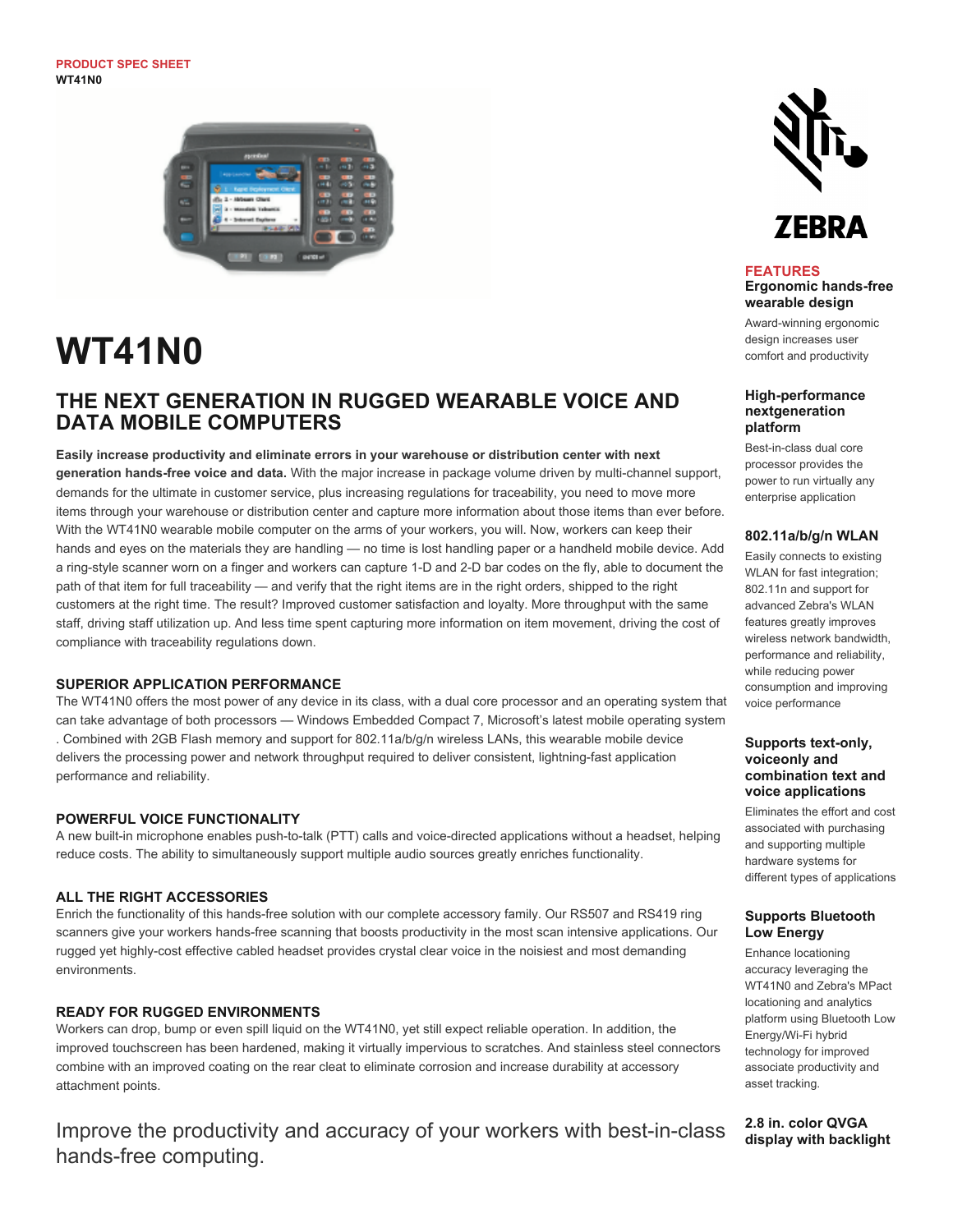# To find out how, visit **[www.zebra.com/wt41n0](http://www.zebra.com/wt41n0)** or access our global contact directory at **[www.zebra.com/contact](http://www.zebra.com/contact)**.

# **SPECIFICATIONS**

| <b>USER ENVIRONMENT</b> |  |
|-------------------------|--|
|                         |  |

| PHYSICAL AND ENVIRONMENTAL                                                       |                                                                                                                                                                                                                                                                                                                                             | <b>USER ENVIRONMENT</b>            |                                                                                                                                        |  |
|----------------------------------------------------------------------------------|---------------------------------------------------------------------------------------------------------------------------------------------------------------------------------------------------------------------------------------------------------------------------------------------------------------------------------------------|------------------------------------|----------------------------------------------------------------------------------------------------------------------------------------|--|
| <b>CHARACTERISTICS</b><br><b>Dimensions</b><br>5.7 in. L x 3.7 in. W x 1.0 in. H |                                                                                                                                                                                                                                                                                                                                             | <b>Operating Temp.</b>             | $-4^{\circ}$ to 122 $^{\circ}$ F/-20 $^{\circ}$ to 50 $^{\circ}$ C<br>-22° to 122° F/-30° to 50° C                                     |  |
|                                                                                  | 142 mm L x 93 mm W x 26 mm H                                                                                                                                                                                                                                                                                                                | Storage Temp.                      | -40° to 158° F/-40° to 70° C                                                                                                           |  |
| Weight                                                                           | Terminal w/ Standard Battery:<br>11.3 oz. $(8.4$ oz. $+ 2.9$ oz.)<br>$320.3$ g (238.1 g + 82.2 g)<br>Terminal w/ Extended Battery:<br>13 oz. $(8.4$ oz. $+ 4.6$ oz.)<br>369.8 g (238.1 g + 131.7 g)<br>Holder: 2.5 oz./70.9 g (inc. straps<br>and<br>cushion)<br>23 key alpha-numeric for alpha<br>entry: legacy<br>color-coded alpha entry | Humidity                           | 5% to 95% non-condensing                                                                                                               |  |
|                                                                                  |                                                                                                                                                                                                                                                                                                                                             | <b>Drop Spec</b>                   | Multiple drops to concrete: 4 ft./1.2<br>m<br>across the operating temperature<br>range                                                |  |
|                                                                                  |                                                                                                                                                                                                                                                                                                                                             | <b>Tumble Spec</b>                 | 500 one-half meter tumbles at<br>room<br>temperature (1,000 drops)                                                                     |  |
| Keyboard                                                                         |                                                                                                                                                                                                                                                                                                                                             | Sealing                            | <b>IP54</b>                                                                                                                            |  |
| Display Type                                                                     | Backlit color TFT, touch screen<br>available                                                                                                                                                                                                                                                                                                | Electrostatic<br>Discharge (ESD)   | EN61000-4-2 15kV Air, 8kV<br>contact.<br>8kV indirect                                                                                  |  |
| <b>Display Resolution</b>                                                        | QVGA in landscape mode (320 x<br>240)                                                                                                                                                                                                                                                                                                       | <b>PERIPHERALS AND ACCESSORIES</b> |                                                                                                                                        |  |
| Power                                                                            | PowerPrecision Li-Ion<br>batteries<br>Two options: High Capacity 4800<br>mAh or Standard Capacity 2400                                                                                                                                                                                                                                      | Cradles                            | Single-slot USB charging cradle<br>with spare<br>battery well; four-slot Ethernet<br>charging cradle                                   |  |
|                                                                                  | mAh                                                                                                                                                                                                                                                                                                                                         | <b>Printers</b>                    | Supports extensive line of<br>approved printers                                                                                        |  |
| PERFORMANCE CHARACTERISTICS                                                      |                                                                                                                                                                                                                                                                                                                                             | Charger                            | Four-slot battery charger                                                                                                              |  |
| Processor                                                                        | Dual Core OMAP 4 @ 1GHz                                                                                                                                                                                                                                                                                                                     | <b>Mounts</b>                      | Wrist-mount and hip-mount<br>accessories<br>are available                                                                              |  |
| <b>Operating System</b>                                                          | Microsoft Windows Embedded<br>Compact CE 7.0                                                                                                                                                                                                                                                                                                |                                    |                                                                                                                                        |  |
| Memory                                                                           | 512 MB RAM; 2 GB Flash                                                                                                                                                                                                                                                                                                                      | <b>Other Accessories</b>           | RS507/RS419/RS409/RS309                                                                                                                |  |
| Application<br>Development                                                       | Microsoft IDEs and Zebra SDKs                                                                                                                                                                                                                                                                                                               |                                    | wearable scanners; RCH51 rugged<br>headset; headset adapters; freezer<br>pouches that extend the operating                             |  |
| Data Capture<br><b>Options</b>                                                   | Wearable scanners RS507, RS419<br>, RS409 and RS309 are optional                                                                                                                                                                                                                                                                            |                                    | temperature range                                                                                                                      |  |
|                                                                                  | accessories                                                                                                                                                                                                                                                                                                                                 | <b>REGULATORY</b>                  |                                                                                                                                        |  |
| Communications                                                                   | USB (Host and Client)                                                                                                                                                                                                                                                                                                                       | <b>Electrical Safety</b>           | Certified to UL60950-1, CSA C22.2<br>No. 60950-1, EN60950/IEC 60950-                                                                   |  |
| <b>WIRELESS DATA COMMUNICATIONS</b>                                              |                                                                                                                                                                                                                                                                                                                                             |                                    | 1 plus all national deviations                                                                                                         |  |
| <b>WLAN</b><br><b>Output Power</b>                                               | IEEE 802.11a/b/g/n<br>100 mW U.S. and international                                                                                                                                                                                                                                                                                         | <b>EMC</b>                         | FCC Part 15 Subpart B, ICES-003<br>Class B, EN 61000-3-2, EN 61000-<br>3-3, CISPR 22 Class B, CISPR 24,<br>EN 301 489-1, EN 301 489-17 |  |
| Data Rate                                                                        |                                                                                                                                                                                                                                                                                                                                             |                                    |                                                                                                                                        |  |
|                                                                                  | 802.11a: up to 54 Mbps<br>802.11b: up to 11 Mbps<br>802.11g: up to 54 Mbps<br>802.11n up to 72.2 Mbps                                                                                                                                                                                                                                       | <b>RF</b>                          | FCC Parts 15.247, 15.407, 15.205,<br>15.207, 15.209, 15.203, EN 300<br>328, EN301 893, RSS-100, RSS-                                   |  |

Excellent at-a-glance readability in nearly any lighting condition; optional hardened touchscreen improves display lifecycle and enables easy data input

#### **IP54 sealing; tumble tested; and a 4 ft./1.2 m drop specification across entire operating temperature range**

Maximizes uptime and ensures dependable operation in demanding environments including cold storage; reduces device replacement costs

# **Secure WLAN communications**

Robust support for the latest security protocols keeps your data safe

# **Backwards compatibility with all WT4000 accessories**

Support for the wearable scanners, rugged headsets, cradles and cables for the WT4000 allows you to cost-effectively upgrade to the very latest in wearable technology

# **Supports Zebra's best-inclass device management solution**

Centrally manage your WT41N0 wearable computers as well as all other Zebra and third party mobile devices in use in your business with Zebra's Mobility Services Platform ( MSP)

#### **Supports Zebra Technologies RhoMobile best-in-class operating system-agnostic applications**

Integrated support for RhoMobile applications allows easy and costeffective development and deployment of a single application version that runs on practically any device, regardless of operating system or screen size